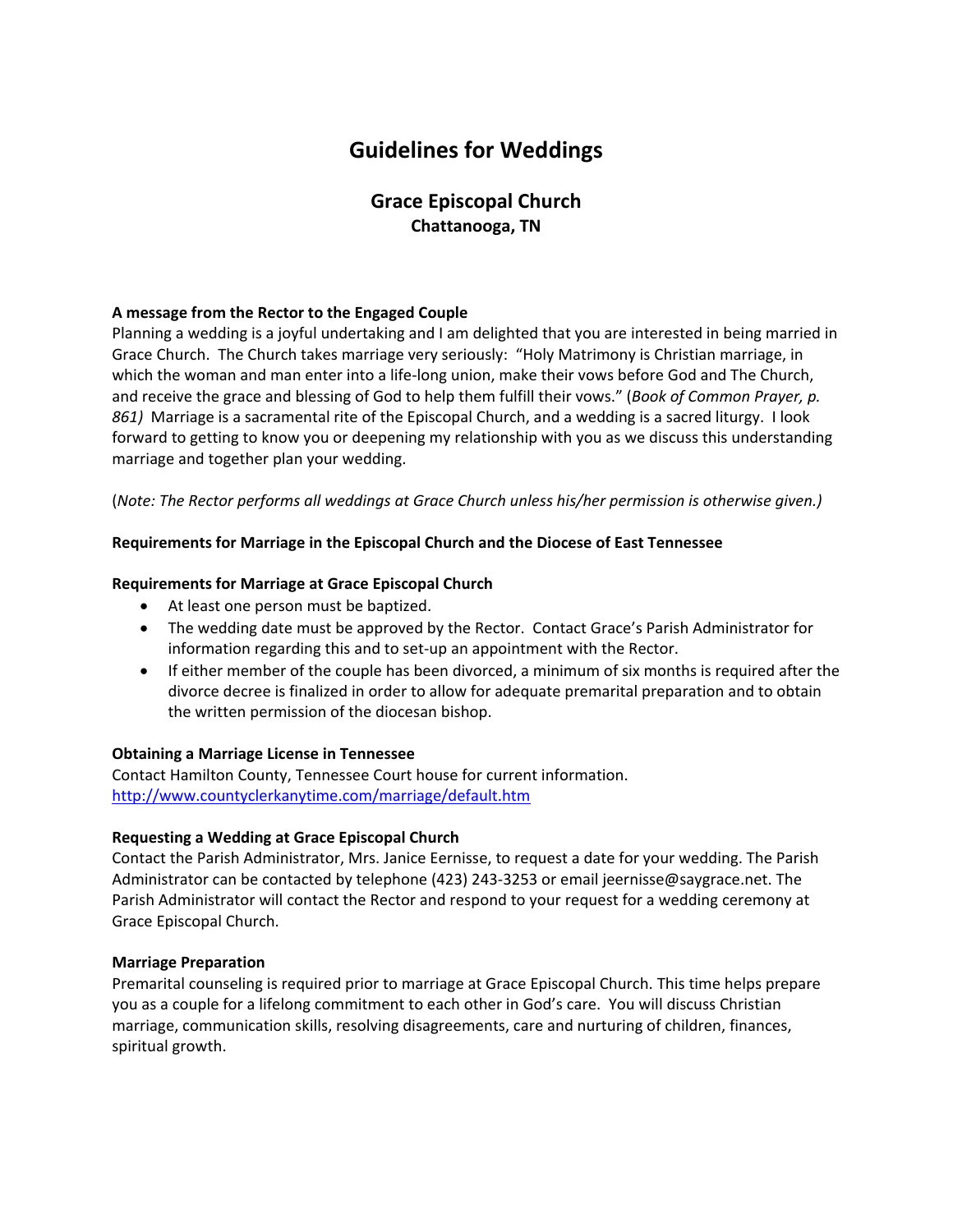The Episcopal Church requires a mandatory minimum of three pre‐marital counseling sessions with clergy before the wedding. Sessions will be planned approximately a month apart from each other. **The couple is responsible for completing all sessions before the wedding day.**

#### **Important Information**

Declaration of Intent: The couple must sign a Declaration of Intent document with the Rector to solidify their intention to be married at Grace Episcopal Church.

Parish Administrator: The Parish Administrator (or our Wedding Consultant, in the case of a non‐ member wedding) will be your main contact as you prepare for your marriage and planning your wedding at Grace Episcopal Church.

Rector: The Rector is in charge of all worship services. The Rector reserves the right to approve or decline approval of any arrangements regarding your wedding service.

Director of Music: The Director of Music has the *right of first refusal* for providing music at all weddings at Grace Episcopal Church. The Director must approve all musical selections and additional musicians for the wedding. The Director strives to provide music appropriate to the beauty and solemnity of the occasion. All music must be consistent with rubrics and traditions of the Episcopal Church. *Recorded music is not permitted.* The couple is responsible for scheduling an appointment with the Director at least **three** months before the date of the wedding service. *(Fees for the organist which are included* below in our fee schedule include: 20-30 minute prelude; postlude not to exceed 10 minutes; wedding *rehearsal, not to exceed one hour; consultation, at least one month prior to the wedding date.*

Altar Guild: Grace Church Altar Guild is made of devoted volunteers who care for the church and prepare the nave for worship services such as Holy Eucharist, Weddings, Funerals and Baptisms.

Wedding Director/Planner: A couple may hire a wedding Director/planner to make arrangements for the wedding service. Please be advised that during the rehearsal and wedding service, the Rector will be in charge. The Rector will direct the wedding service, including the couple, the wedding party, the rehearsal and the wedding Director. Remember that all decisions MUST COMPLY with regular Episcopal Church practice and worship.

- Photography. Marriage is considered a holy sacrament in the Episcopal Church and, as such, any actions that detract from the sacred nature of the liturgy are discouraged. Wedding guests are asked not to take photographs during the service. *This will be noted in all wedding programs*. Professional photography may take place during the liturgy, provided that the photographer meet with the Rector beforehand and abide by his/her guidelines.
- Videography: Grace Church can arrange for an unedited video, taken by stationery camera in the balcony of the church for a nominal fee, upon request. No other videography is allowed.
- We request that post-ceremony photography in the church not exceed 30 minutes. After 30 minutes, the photographic session may be interrupted by Altar Guild and custodial staff. **Please advise professional photographers AND FAMILY MEMBERS of these policies.**

Balcony: No seating is available in the balcony. Wedding guests are not allowed in the balcony. Photographers are allowed in the balcony ONLY by permission.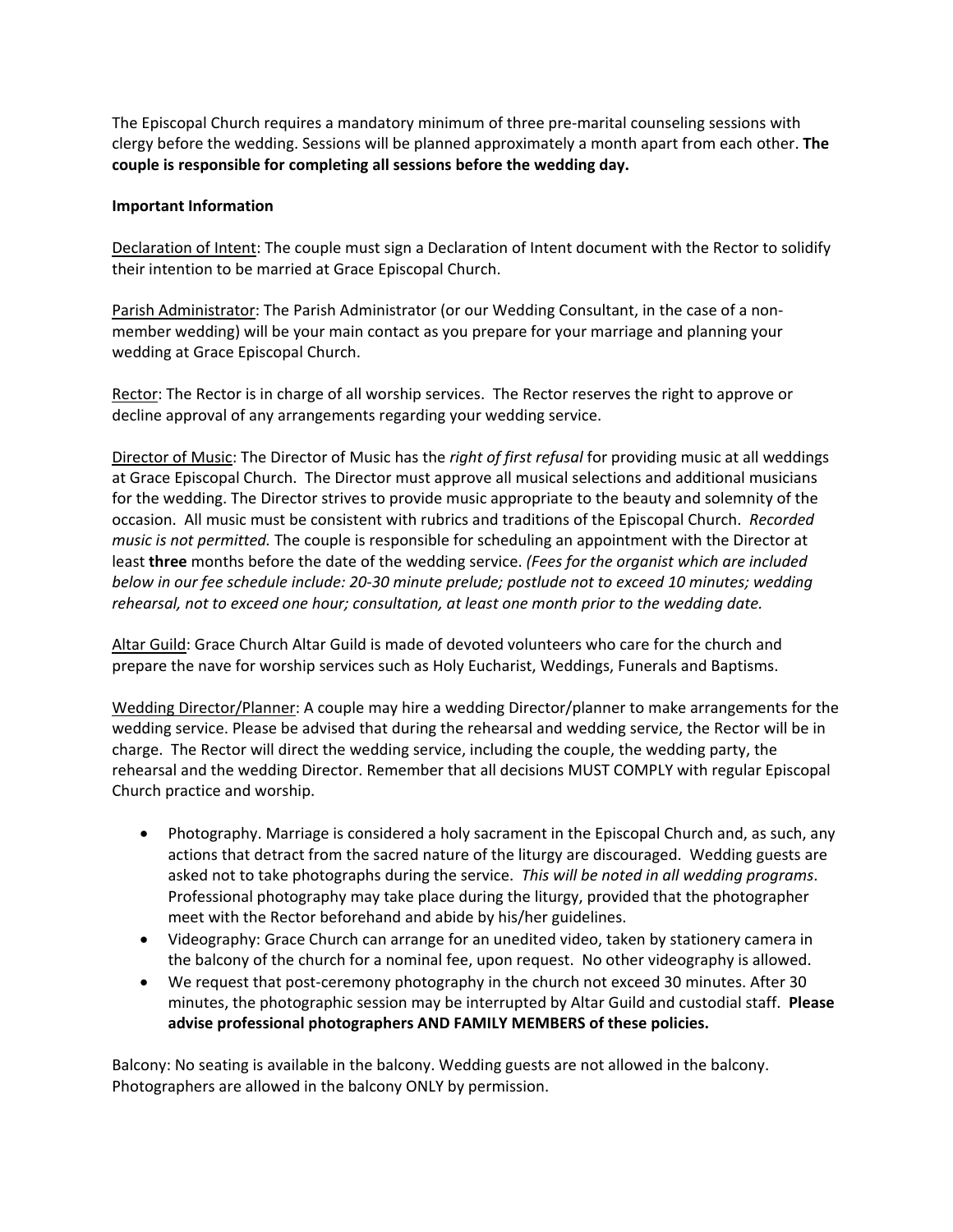Wedding Gifts: Due to safety and security concerns, no Wedding gifts may be left in the Narthex (the anteroom) of the church. Please make arrangements to have gifts taken to The Alcove in the Church Office Building. Please designate someone in the wedding party to oversee this area at all times. Grace Church will not be responsible for the oversight and security of wedding gifts.

Carillon: Grace Church carillon plays on the hour. The chimes can be turned off during the wedding.

Flowers and other Decorations:

- Only one formal flower arrangement may be placed on a pedestal behind the altar. The church has a brass urn that can be used to hold the arrangement. Simplicity in floral arrangements is strongly encouraged. NO OTHER FURNITURE OR DECORATIONS may be placed in the altar area (eg: Unity Candle/Sand, extra candelabras, etc.)
- The formal altar arrangement should arrive at the church by 9:30 am on the day of the wedding when Altar Guild members are available to help place the flowers. The church is locked after the Altar Guild members leave.
- Pews may be decorated as desired. Some brides have rented candleholders that clamp to the pews.
- Flowers may be placed in other areas of the church.
- Kneeling cushions may be placed at the altar rail, if requested.
- Wall sconces located on the columns in the Nave may be lit for the service by request.
- Hangings or other decorations MUST be approved by the Rector before the wedding.
- Aisle runners may NOT be placed in the central aisle due to safety concerns.
- The chancel, altar, central cross, and candles in the nave are focal points during a worship service. They cannot be moved, covered or altered in any way. Nothing can be done to mar or deface these furnishings or fixtures (no pins, staples, tacks, nails, etc.).

Wedding Rehearsal: A mandatory wedding rehearsal will take place the evening before the wedding. Please come prepared to "walk though" the service and honor the solemn yet joyful atmosphere of the upcoming wedding. All wedding party members should plan to arrive 30 minutes before the scheduled rehearsal time. Altar Guild members and church personnel are volunteering their time after usual work hours to help coordinate details for your wedding. Please be respectful of their time. Participants **should not consume alcohol before arriving for the rehearsal.**

Rice: Throwing rice or confetti is not allowed on church property after the wedding or reception. Birdseed is permitted outside.

Bubbles: Use of bubbles to celebrate the newly married couple creates a hazardous, slippery, sticky floor condition. Do not blow bubbles on church property.

Pets: Pets are not allowed to participate in any way during the wedding ceremony.

Child Care: Church facilities are not available for babysitting during the wedding ceremony.